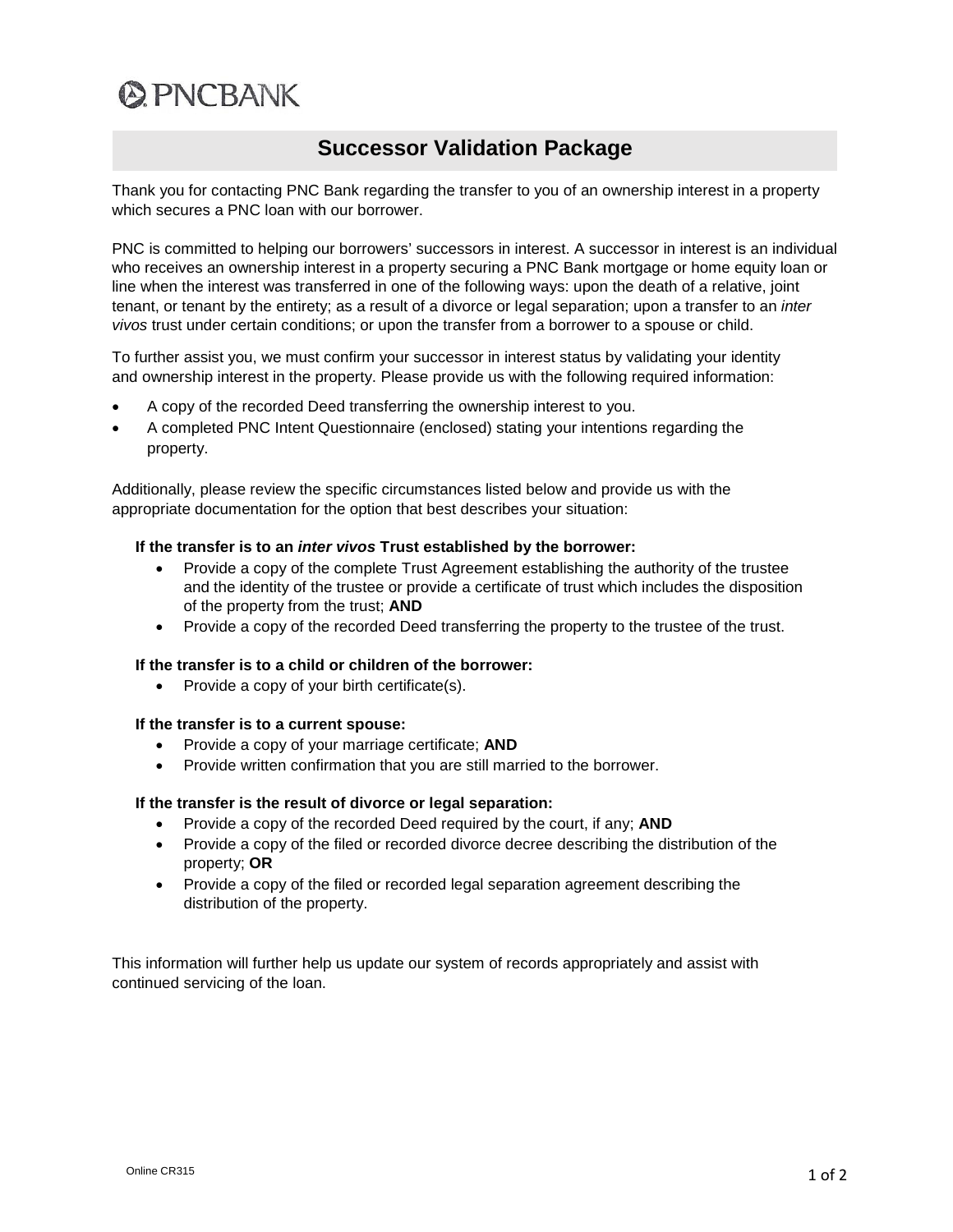

IMPORTANT: Normal servicing of the loan will continue, which may include collection and foreclosure proceedings as well as negative credit bureau reporting, if applicable, while your request is reviewed. By providing telephone numbers to PNC Bank, now or at any later time, you authorize PNC Bank and its affiliates and designees to contact you regarding the borrower's loan and any accounts you have with PNC Bank and its affiliates at such numbers using any means, including but not limited to placing calls using an automated dialing system to cell, VoIP or other wireless phone numbers, or by sending prerecorded messages or text messages, even if charges may be incurred for the calls or messages.



**Please send the requested documents and information, along with the completed intent questionnaire, to Customer Service at:** 

PNC Bank P.O. Box 1820 Dayton, OH 45401-1820



**Or you can fax this information to:** 1-833-299-6175

**If you have any questions, please call:**

**Mortgage:** Customer Service at 1-800-822-5626, Monday - Thursday, 8:00 a.m. - 9:00 p.m., Friday, 8:00 a.m. - 5:00 p.m. and Saturday, 9:00 a.m. – 2:00 p.m. ET.

**Home Equity:** Customer Care 1-888-PNC-BANK (1-888-762-2265), Monday - Friday, 7:00 a.m. - 10:00 p.m. and Saturday – Sunday, 8:00 a.m. - 5:00 p.m. ET.



**To request information or notify us of an error regarding this account, please send a written request/notice to:**

> PNC Bank P.O. Box 8807 Dayton, OH 45401-8807

Sincerely,

Customer Service Department PNC Bank, N.A.

**Enclosure** 

©2018 The PNC Financial Services Group, Inc. All rights reserved. PNC Bank, National Association. **Member FDIC**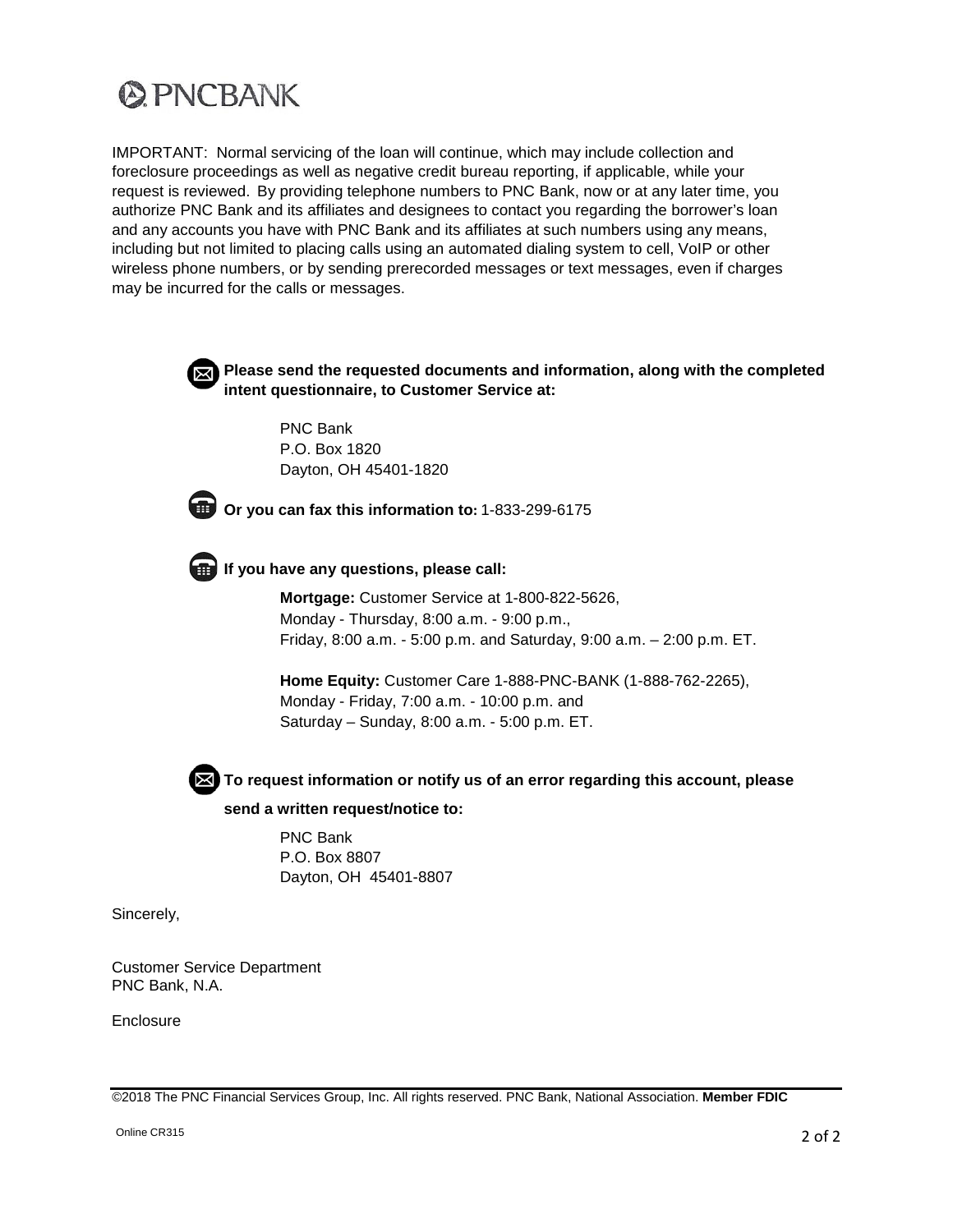

# **SUCCESSOR IN INTEREST INTENT QUESTIONNAIRE**

To further assist you with your successor in interest request, please review and complete the following Successor in Interest Intent Questionnaire:

**\_\_\_\_\_\_\_\_\_\_\_\_\_\_\_\_\_\_\_\_\_\_\_\_\_\_\_\_\_\_\_\_\_\_\_\_\_\_\_\_\_\_\_\_\_\_\_\_\_\_\_\_\_\_\_\_\_\_\_\_\_\_\_\_\_\_\_\_\_\_\_\_\_\_\_\_\_\_\_\_\_\_\_\_**

**\_\_\_\_\_\_\_\_\_\_\_\_\_\_\_\_\_\_\_\_\_\_\_\_\_\_\_\_\_\_\_\_\_\_\_\_\_\_\_\_\_\_\_\_\_\_\_\_\_\_\_\_\_\_\_\_\_\_\_\_\_\_\_\_\_\_\_\_\_\_\_\_\_\_\_\_\_\_\_\_\_\_\_**

**\_\_\_\_\_\_\_\_\_\_\_\_\_\_\_\_\_\_\_\_\_\_\_\_\_\_\_\_\_\_\_\_\_\_\_\_\_\_\_\_\_\_\_\_\_\_\_\_\_\_\_\_\_\_\_\_\_\_\_\_\_\_\_\_\_\_\_\_\_\_\_\_\_\_\_\_\_\_\_\_\_\_\_\_**

#### **(Please print clearly)**

**Your Name (First Name/Middle Initial/Last Name):**

**Contact Phone Number: Contact Phone Number:** 

**Mailing Address:**

**E-mail Address (Optional): \_\_\_\_\_\_\_\_\_\_\_\_\_\_\_\_\_\_\_\_\_\_\_\_\_\_\_\_\_\_\_\_\_\_\_\_\_\_\_\_\_\_\_\_\_\_\_\_\_\_\_\_\_\_\_\_\_\_\_\_**

**Your Date of Birth (MM/DD/YYYY): \_\_\_\_\_\_\_\_\_\_\_\_\_\_\_\_\_\_\_\_\_\_\_\_\_\_\_\_\_\_\_\_\_\_\_\_\_\_\_\_\_\_\_\_\_\_\_\_\_\_\_\_\_\_**

Loan Number: **(Please provide if known. If you do not know, please leave blank.)**

**Property Address:** 

By providing telephone numbers to PNC Bank, now or at any later time, you authorize PNC Bank and its affiliates and designees to contact you regarding the borrower's loan and any accounts you have with PNC Bank and its affiliates at such numbers using any means, including but not limited to placing calls using an automated dialing system to cell, VoIP or other wireless phone numbers, or by sending prerecorded messages or text messages, even if charges may be incurred for the calls or messages.

**\_\_\_\_\_\_\_\_\_\_\_\_\_\_\_\_\_\_\_\_\_\_\_\_\_\_\_\_\_\_\_\_\_\_\_\_\_\_\_\_\_\_\_\_\_\_\_\_\_\_\_\_\_\_\_\_\_\_\_\_\_\_\_\_\_\_\_\_\_\_\_\_\_\_\_\_\_\_\_\_\_\_\_**

**\_\_\_\_\_\_\_\_\_\_\_\_\_\_\_\_\_\_\_\_\_\_\_\_\_\_\_\_\_\_\_\_\_\_\_\_\_\_\_\_\_\_\_\_\_\_\_\_\_\_\_\_\_\_\_\_\_\_\_\_\_\_\_\_\_\_\_\_\_\_\_\_\_\_\_\_\_\_\_\_\_\_\_\_**

**\_\_\_\_\_\_\_\_\_\_\_\_\_\_\_\_\_\_\_\_\_\_\_\_\_\_\_\_\_\_\_\_\_\_\_\_\_\_\_\_\_\_\_\_\_\_\_\_\_\_\_\_\_\_\_\_\_\_\_\_\_\_\_\_\_\_\_\_\_\_\_\_\_\_\_\_\_\_\_\_\_\_\_\_**

#### **Please provide the name of the borrower transferring an ownership interest to you:**

**Please state your relationship to the transferring borrower:** 

#### **Do you currently occupy the property as a primary residence or intend to do so?**



**No** If no, please state whether the property is currently vacant or, if occupied by someone else, please identify the occupant: **\_\_\_\_\_\_\_\_\_\_\_\_\_\_\_\_\_\_\_\_\_\_\_\_\_\_\_\_\_\_\_\_**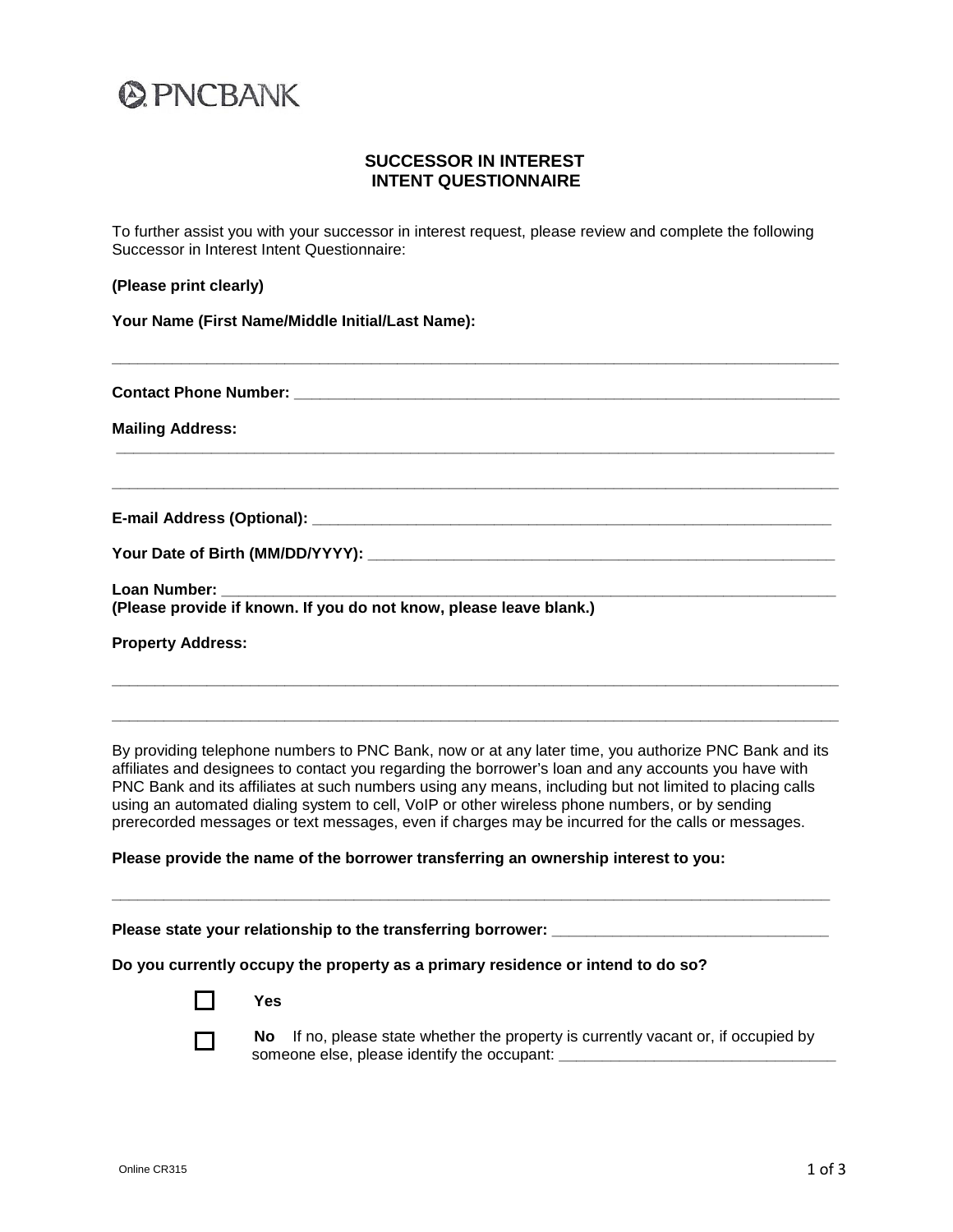# **@PNCBANK**

# **IF THE PROPERTY IS VACANT, WE MAY BE REQUIRED TO TAKE ACTIONS TO SECURE THE PROPERTY TO PREVENT DAMAGE AND AVOID MUNICIPAL VIOLATIONS AND/OR CITATIONS.**

**If you indicated above that the property is vacant, please confirm if you are maintaining the property. This includes but is not limited to overall interior maintenance, continuing utility service, and exterior lawn maintenance.**

|                                                                                                                                           |            | <b>Yes</b> I am accepting responsibility for maintaining the property and do not require                                                                                                                                                                              |
|-------------------------------------------------------------------------------------------------------------------------------------------|------------|-----------------------------------------------------------------------------------------------------------------------------------------------------------------------------------------------------------------------------------------------------------------------|
|                                                                                                                                           |            | PNC to secure and/or maintain the property.                                                                                                                                                                                                                           |
|                                                                                                                                           | <b>No</b>  | I am not maintaining the property and authorize PNC to secure the property.                                                                                                                                                                                           |
| Do you intend to: (Please choose one option)                                                                                              |            |                                                                                                                                                                                                                                                                       |
| $\mathsf{L}$                                                                                                                              |            | Keep the Property (If checked, go to the "Keep the Property" section below)                                                                                                                                                                                           |
|                                                                                                                                           |            | Liquidate the Property (If checked, go to the "Liquidate the Property" section below)                                                                                                                                                                                 |
| $\blacksquare$                                                                                                                            |            | Payoff the Loan (If checked, go to the "Payoff the Loan" section below)                                                                                                                                                                                               |
| <b>KEEP THE PROPERTY</b>                                                                                                                  |            |                                                                                                                                                                                                                                                                       |
| Are you able to keep the loan current by paying any past due amounts and all future payments?                                             |            |                                                                                                                                                                                                                                                                       |
|                                                                                                                                           | <b>Yes</b> |                                                                                                                                                                                                                                                                       |
|                                                                                                                                           | <b>No</b>  | If no, we will send you a hardship assistance application once you are<br>confirmed as a successor in interest. Please complete and return it, along with<br>the requested documents, so that we may review the account for possible loss<br>mitigation options.      |
| <b>LIQUIDATE THE PROPERTY</b>                                                                                                             |            |                                                                                                                                                                                                                                                                       |
| 1. Are you planning to sell the property?                                                                                                 |            |                                                                                                                                                                                                                                                                       |
| $\Box$                                                                                                                                    | Yes        | Please pay any past due amounts and all future payments to prevent<br>foreclosure proceedings from occurring. Please continue to the next question.                                                                                                                   |
|                                                                                                                                           | No         | Please continue to the next question.                                                                                                                                                                                                                                 |
| 2. Would you like information regarding potential loss mitigation options that may be available<br>to assist in liquidating the property? |            |                                                                                                                                                                                                                                                                       |
|                                                                                                                                           |            | Yes If yes, we will send you a hardship assistance application once you are<br>confirmed as a successor in interest. Please complete and return it, along with<br>the requested documents, so that we may review the account for possible loss<br>mitigation options. |
|                                                                                                                                           | No         |                                                                                                                                                                                                                                                                       |